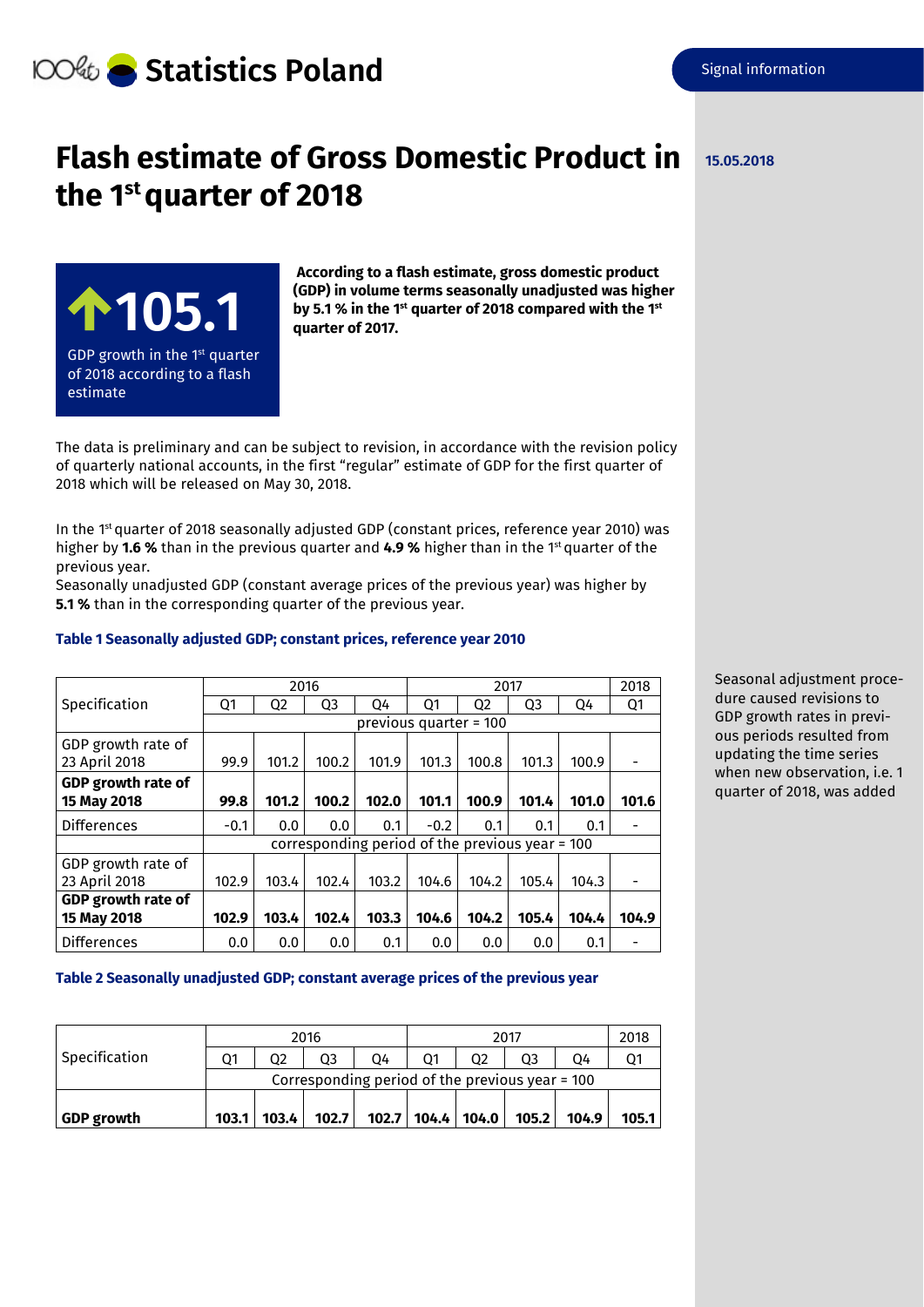



**Graph 2 Gross domestic product. seasonally adjusted volume growth rate. the previous quarter = 100**